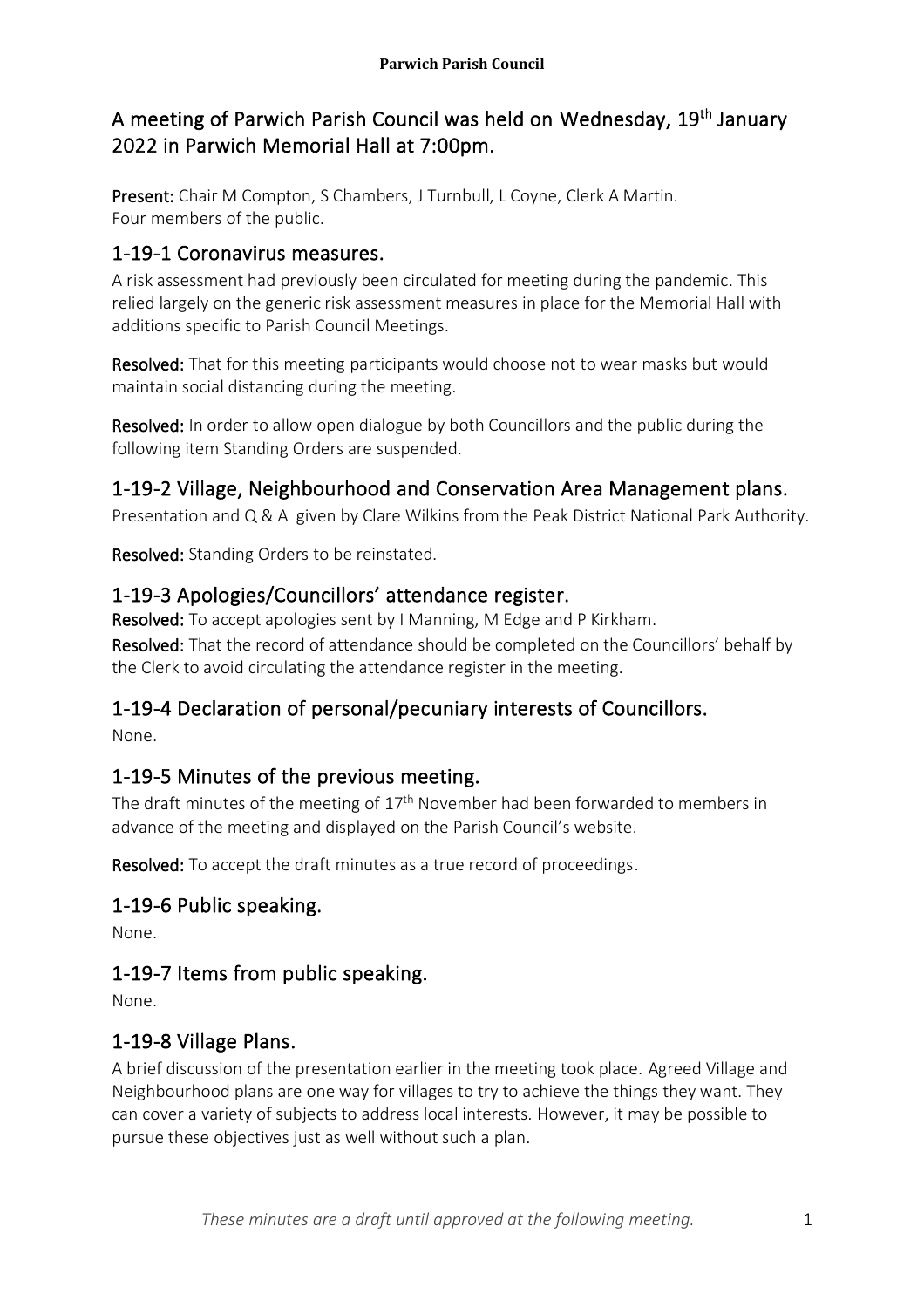#### **Parwich Parish Council**

They can be a material consideration in assessing planning applications. A Village or Neighbourhood plan is not necessary in order to proceed with a Housing Needs Survey and provision of affordable housing. If it was subsequently found that an agreed plan might help with securing planning consent for a proposed development then that could be pursued at the time; although it might delay the process.

The Peak District National Park Authority is currently revising the Design Guide, used when assessing planning applications. Engaging in the consultation process for this guide may provide another means of influencing planning decisions.

## 1-19-9 Clerk's report.

Completed

- 1. Clerk's estimate of time 4.5 hours per week.
- 2. Kerb weedkilling.
	- 2.1. Further correspondence and telephone call established that this should now take place in April, July and October. Subject to agreement with contractor who is part way through a multi-year agreement.
- 3. Repair to pavilion roof requested (Dec).
	- 3.1. Update requested. (Jan)
	- 3.2. Expected in next two weeks.
- 4. Replied to queries regarding the filling of grit bins.
- 5. Dog fouling on Parson's Croft.
	- 5.1. Communicated Council's concerns and request for support to Parwich School.
	- 5.2. Advised that they carry out inspections before using the area but have not noticed particular problems recently.
	- 5.3. Will monitor again in the spring when they start using the playing field again.
- 6. State of road at Hilltop Farm. Wrote to owner requesting improvement.
- 7. Dutch barn at Orchard Farm.
	- 7.1. Replied to owner declining offer to donate it to the Council.
	- 7.2. Replied to resident regarding the possibility of the Council considering ways to protect the barn. Noted that the Council had considered this in the meeting and had chosen, at the time, not to place it on a future agenda. But also, that this still did not prevent it being placed on a future agenda if requested.
	- 7.3. Received request from another resident for face-to-face discussion. Advised the limits on what the Clerk might discuss. Request withdrawn.
- 8. Claimed reimbursable mowing expenditure.
- 9. Replied with Council's comments on planning applications.

#### In hand

10. Further tasks arising from the risk management review.

Waiting response or action

- 11. Repair to stone kerb between brook and path by Japonica in hand. Not known to have been done. Not invoiced.
- 12. Repair to drive gate onto Pump Hill.
- 13. Request for Playground signs (Highways)
- 14. Request to DDDC regarding reporting of Dog Fouling and visits by dog warden.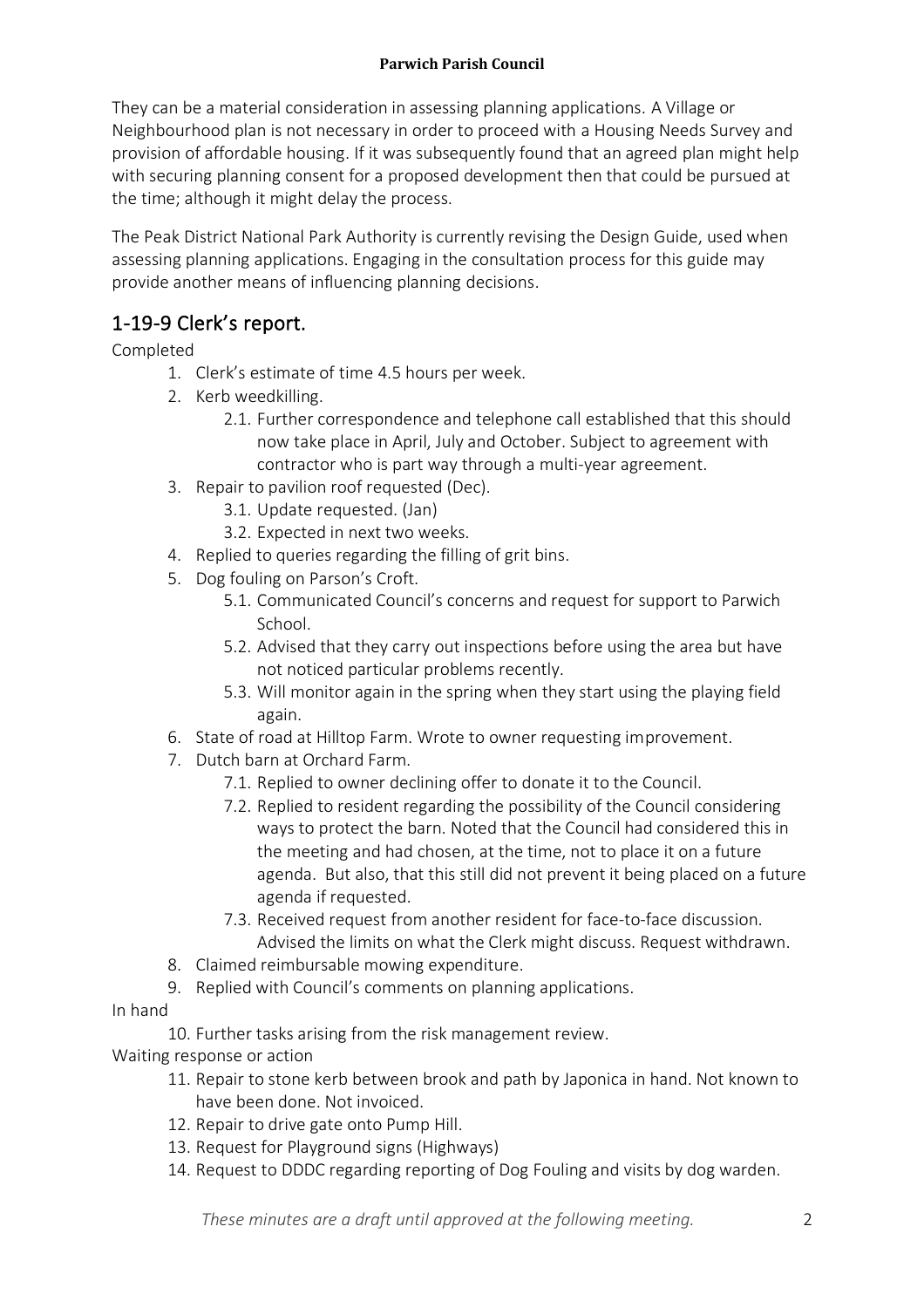15. Response from Land Registry re registration of agricultural land.

# 1-19-10 Items of account.

On-line payments approved by Clerk since last meeting

| Payee                  | Item                                                                                                                                                                       | Amount  |
|------------------------|----------------------------------------------------------------------------------------------------------------------------------------------------------------------------|---------|
| Nigel Davis Solicitors | Fees for September, October and November.<br>(in accordance with Standing Orders allowing for<br>invoices that would become overdue to be paid in<br>advance of a meeting) | £648.00 |
| Parwich Memorial Hall  | October rental<br>(in accordance with previous minute allowing for<br>these invoices to be paid at the Clerk's discretion)                                                 | £15.00  |

On-line payments due.

| Payee                         | Item                                                                                                    | Amount  |
|-------------------------------|---------------------------------------------------------------------------------------------------------|---------|
| Clerk                         | Salary (Q3 plus increase from 5.5 to 6 hours per<br>week backdated to the start of this financial year. | £862.99 |
| <b>HMRC</b>                   | <b>PAYE</b>                                                                                             | £87.00  |
| <b>Nigel Davis Solicitors</b> | Fees for December                                                                                       | £72.00  |
| Parwich Memorial Hall         | November rental (waiting invoice)                                                                       | £15.00  |
| Royal British Legion          | Remembrance Day wreath                                                                                  | £50.00  |

Resolved: These invoices are approved for payment.

Resolved: The Clerk and the Royal British Legion to be added to the list of on-line payees. Receipts

| Paid by                               | Item                             | l Amount  |
|---------------------------------------|----------------------------------|-----------|
| Derbyshire Dales District<br>Council. | Reimbursable mowing expenditure. | £1,501.00 |

Balance at 19 January 22. £ 19,481.12

# 1-19-11 Review of budget.

A draft budget for 2022-23 had been circulated in advance of the meeting. This illustrated that typical routine expenditure should be covered by typical routine income.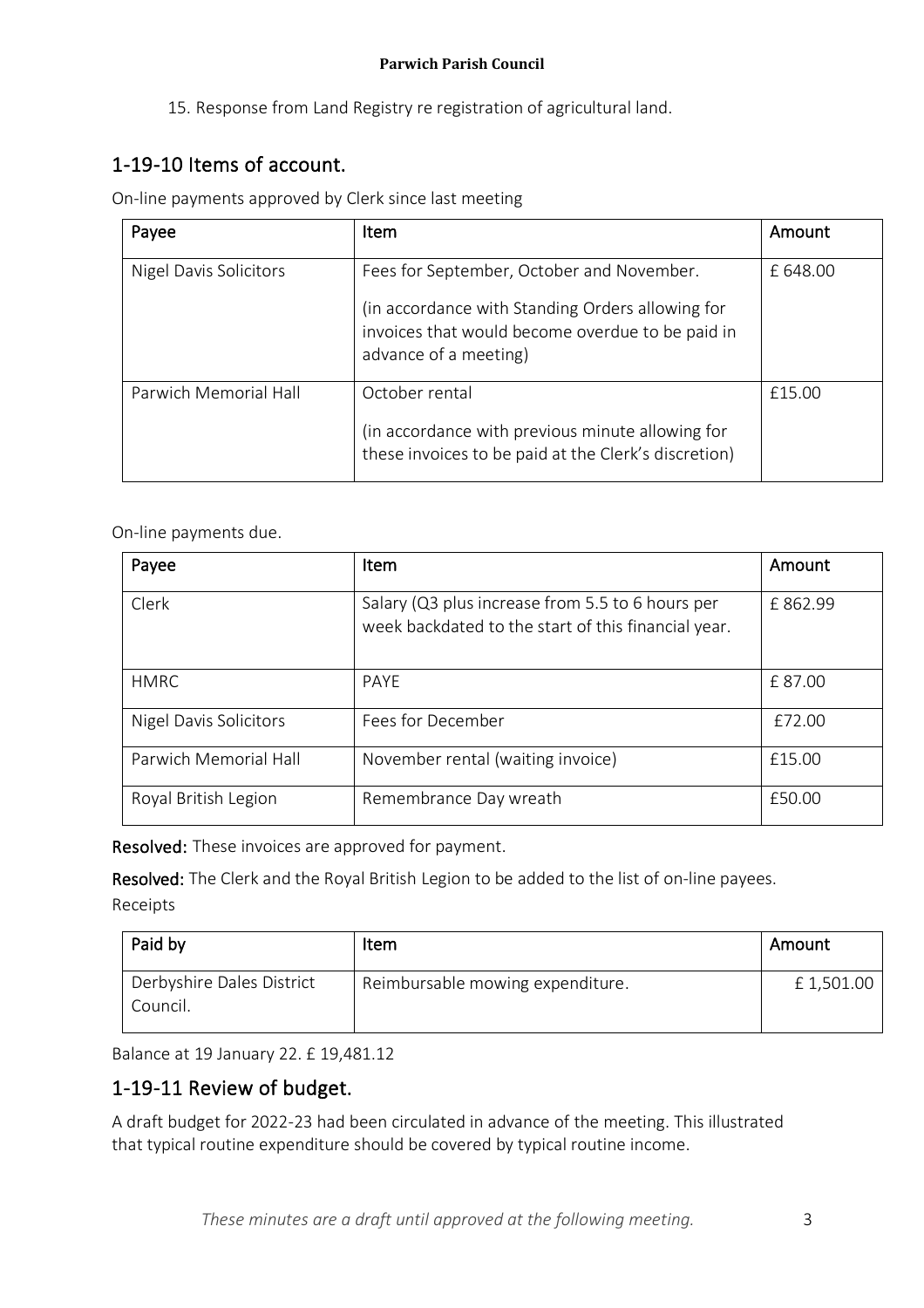The ability to afford significant one-off expenditure, out of choice or necessity, is possible by consuming reserves. To preserve the ability to do this in the future some consideration needs to be given to maintaining these reserves.

Despite approving a budget prior to setting the precept the Council retains significant flexibility in how it chooses to use its funds during the year.

Resolved: After some discussion and explanation of the draft budget it was approved without further amendment.

# 1-19-12 Precept.

The precept has been frozen during the past two years. During this time the level of one-off expenditure has reduced the level of reserves held.

Resolved: That the Parish Council precept should be increased by 3% from £9,255 to £9,533 per annum.

For a Band D property, the typical Parish Council element of the Council Tax will increase from 83 pence per week to 85 pence per week.

## 1-19-13 Appointment of Auditor.

Resolved: To appoint Brain Wood as the Council's Internal Auditor for the year 2021-22.

## 1-19-14 Planning applications.

NEW

- 1. East of Pitts Lane.
	- 1.1. General Development Order notification. (No consultation).
	- 1.2. Agricultural building.

#### PREVIOUS

- 2. Orchard Farm.
	- 2.1. Variation of conditions opposed by Parish Council.
	- 2.2. No decision despite date passing.
- 3. The Orchards.
	- 3.1. Supported Dwelling extension.
	- 3.2. No decision despite date passing.
- 4. The Old Smithy
	- 4.1. Supported dwelling extension.
	- 4.2. No decision despite date passing.
- 5. Rookery House.
	- 5.1. Supported Garden Room and move of LPG tank.
	- 5.2. APPROVED.
- 6. Court House. Creamery Lane.
	- 6.1. Supported single storey side extension.
	- 6.2. No decision despite date passing.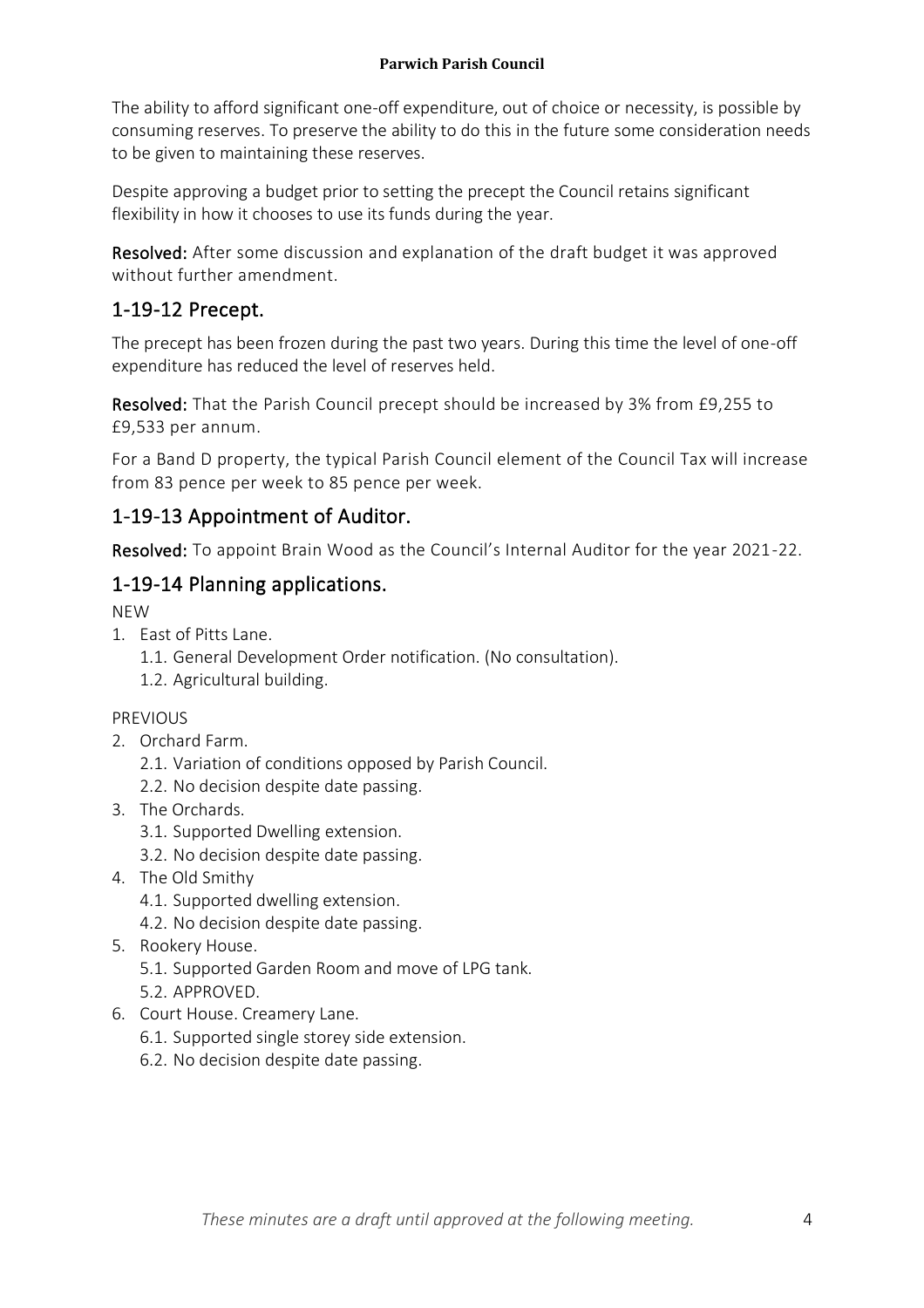## 1-19-15 Housing Needs Survey.

This is now being progressed by the Housing Needs Enabler in conjunction with neighbouring parishes that have shown interest. It should take place within the next two months.

Resolved: The Council agree that the survey should go ahead and will support the distribution of related material to households in the village.

## 1-19-16 Tenancy agreement. Parwich Moor North.

Advice provided by the Council's Solicitors and Estate Agent has been circulated and was reviewed.

Resolved: No action will be taken at this time.

## 1-19-17 Kiln Lane Corner.

Vehicles becoming stuck on Kiln Lane corner have again blocked access to part of the village. Previous efforts to get the Highways Authority to install suitable warning signs have been unsuccessful. Providing better evidence of the extent of the problem may help to persuade them.

Resolved: The Clerk to prepare a post for the blog asking any residents observing vehicles in difficulty to report them to the Council so that a dossier of incidents can be built up.

#### 1-19-18 Defibrillators.

The First Responders have requested that the Parish Council purchase two more defibrillators subject to fundraising for a donation to the Council equivalent to their nett cost.

#### Resolved: Agreed.

#### 1-19-19 Parsons Croft.

No update on rolling of the boundary.

#### 1-19-20 Pump Hill Garden.

Advice has been sought from the Derbyshire Wildlife Trust on the maintenance of the garden. A site visit is expected within the next few weeks.

Resolved: To invite interested parties to join the site visit when a date is provided. (L Coyne).

Resolved: After the site visit, to call a meeting of interested parties to consider what action to take. (L Coyne).

#### 1-19-21 Playground inspection.

Issues raised with the manufacturers of the Climbing Frame had resulted in being asked to complete a request for quotation for repairs rather than addressing the questions posed.

Resolved: To request local advice on cost effective repairs or solutions to the issues raised. (L Coyne).

Other items to be addressed by volunteers have yet to be progressed. (M Compton, P Kirkham).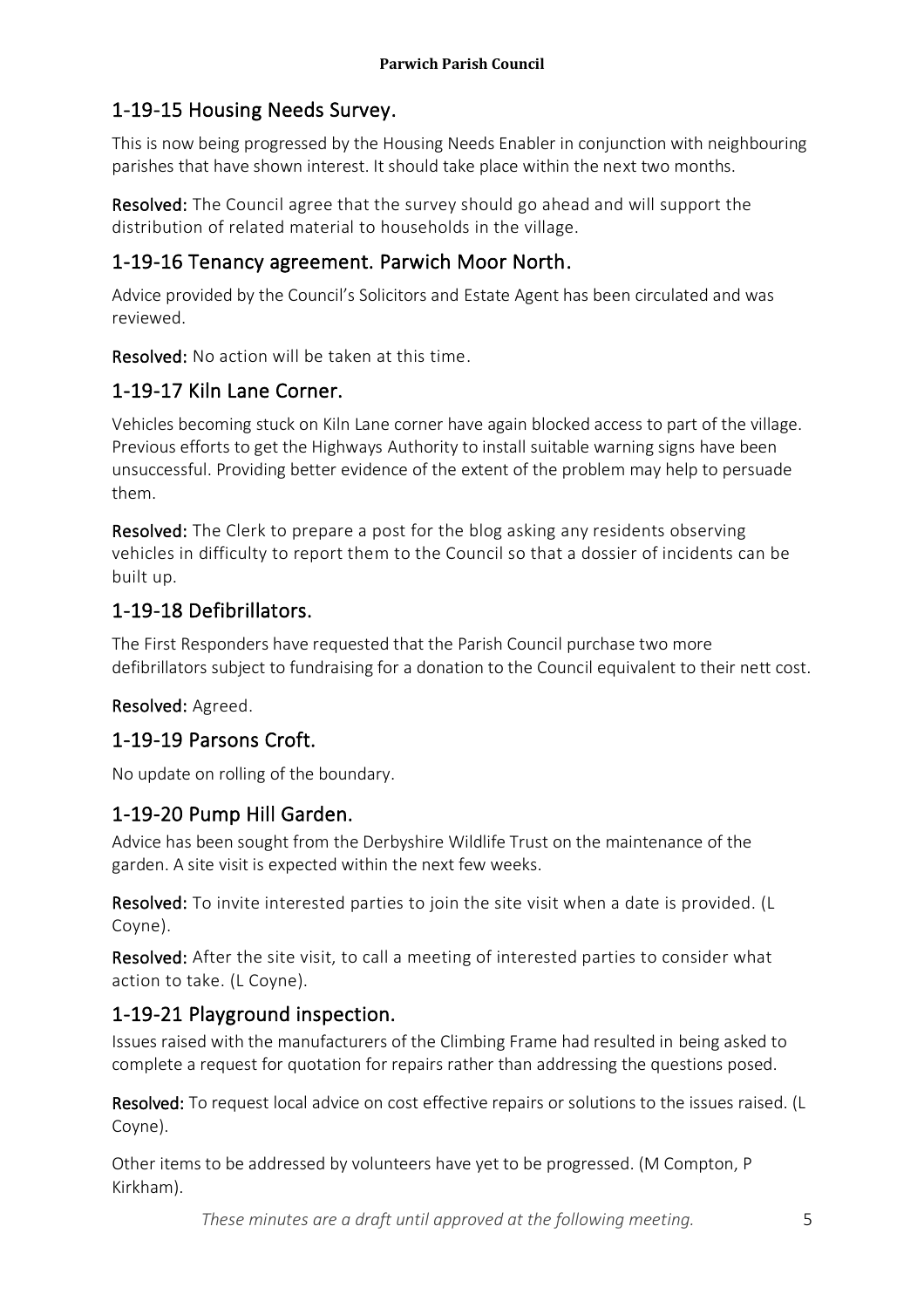## 1-19-22 Ivy on walls at Nether Green.

Removal and treatment have been discussed with a local contractor by L Coyne and should take place next week.

### 1-19-23 Millennium Green maintenance.

Discussion of work to be undertaken has yet to be discussed with local contractor. (M Compton, P Kirkham).

### 1-19-24 State of the pavement at Croft Avenue.

This is understood to have been reported to the Highways Authority by local residents. As yet no work is known to have taken place.

## 1-19-25 Pond Clearance.

This has been requested several times and is now expected shortly.

Advice has been sought from the Derbyshire Wildlife Trust on the maintenance of the pond. A site visit is expected within the next few weeks.

Resolved: To invite interested parties to join the site visit when a date is provided. (L Coyne).

#### 1-19-26 Millennium Green Trees.

Any work to be included in item 1-19-23.

#### 1-19-27 Correspondence and communication.

Items not covered elsewhere

#### REQUESTS

(Items where the Council has been given the opportunity to respond, but as no Councillor has expressed interest in doing so they have not been placed on the agenda).

- 1. PDNPA. Wording of diversion of footpath 12.
- 2. 20's Plenty. Report on Parishes meeting.
- 3. DDDC. Consultation on empty homes premium.
- 4. DDDC. Darley Moor Dance Festival.
- 5. Denstone Matters Community Group. Appeal for legal costs.
- 6. Police and Crime Commissioner. Policing budget allocation.
- 7. Rehab 4 Addiction. Website request.

#### **OTHER**

- 8. Advised intended use of Parsons's Croft car park. (replied).
- 9. Query about planning from prospective resident. Replied explaining purpose of Housing needs Survey.
- 10. DDDC. Waste & recycling update. x 8.
- 11. DDDC. Councillor Lewis Rose OBE.
- 12. DDDC. Yellow weather warning.
- 13. DCC. Community news. x 4
- 14. DCC. Mount Pleasant Road closure.
- 15. DALC. Member question about use of IT.